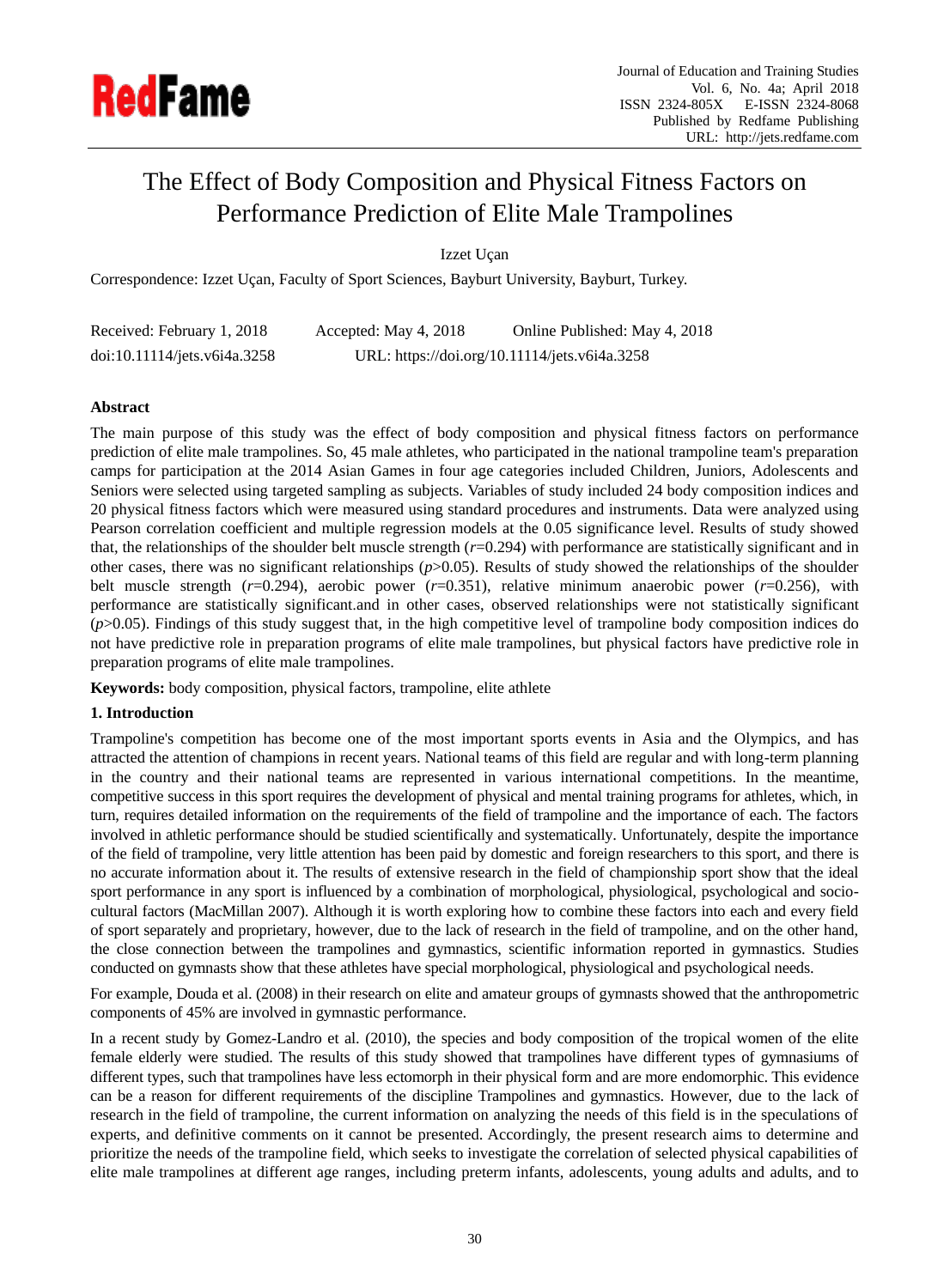predict the performance of these athletes on the basis of physical fitness**.**

Dzhafarov & Vasil'chuk (1987) examined the anthropometric characteristics of elite female gymnasts that gymnasts with a technical level of leveling (scores of about 10) had similar anthropometric profiles. Faria and Faria (1989) concluded that the association between anthropometric and physical characteristics of elite young men's gymnasts with competitive performance led to the conclusion that class 1 gymnasts were with a shorter stature, relative strength and absolute, higher muscle mass.

Lindner, Caine & Johns (1991) in the study of physical and functional predictors by withdrawal competitive female gymnasts concluded that withdrawal gymnasts were older, taller and heavier, which were the reason for their higher strength, power, speed, and endurance. Discontinued gymnasts with less skinny physics/ectomorphic with less muscle had better recordings in most of the flexibility tests.

Claessens & Lefevre (1998) in examining the morphological and functional characteristics as the foreclosure predictors in female gymnasts in Belgium, it was concluded that anthropometric variables and physical fitness are not an important factor in quitting the championship competitions And only age is a decisive factor that may be related to social and psychological factors.

Casenz et al. (1999) examined the role of anthropometric features in the performance of elite female gymnasts, and concluded that there was a moderate and inverse association between the score of gymnasts in the balance body and the thickness of the skin of the dorsal joint in China. There was a strong and inverse association between the overall performance of the gymnasts and the endomorphic component. These results suggest that gymnasts with lower subcutaneous fat and higher endomorphs have lower performance.

Ackland et al. (2000) examined the effect of body size growth on the four-month period on rotational performance in gymnasiums. Short gymnasts with higher strengths have more potential to implement skills that involve the whole body. They have it. Taller gymnasts, while capable of generating more power and angular velocities, are not as good as short-range gymnasts.

Grandjean, Taylor & Weiner (2002) in examining the relationship of assurance in implementing and focusing on competitive performance in gymnasiums at the 2000 Olympics found that reliance on gymnastics implementation did not directly correlate with performance, but the linkage with the mediation of gymnastic focus was on the run.

Giorpopoulos et al. (2004) concluded that men and women gymnasts studied skeletal growth and artistic gymnastics in men's gymnasts compared to those with a taller height, lower lumbar bone age, higher body mass index, less body fat and age began to practice higher.

Rodriguez and Bral Di La Rosa (2006) in their study described the anthropometric profiles of male elite male gymnasts and concluded that the structure of the elite Argentine gymnasts has a biomechanical advantage in comparison with outstanding gymnasts is not higher and may interfere with their competitive performance.

Di Cagno et al (2008) considered the anthropometric characteristics of young and adult elite gymnasiums in Italian rhythmic gymnastics between 2002 and 2006. The effect of the time period is only significant on the width of the two shoulders and the pelvis. There was no significant difference between the 2002 and 2006 gymnasts' characteristics. These results indicate that the growth pattern of male gymnasts is the same as ordinary participants, with the difference that male gymnasts are mostly selected from the beginning with unique features.

In a study aimed at identifying factors affecting motor performance in amateur gymnastics with an emphasis on gender differences, the results of this study showed that height, length of the lower limbs and body fat were positively and moderately correlated with the mean of 0.4 0 to 0.6 with jump height and flight time in gymnastic skill tests, which indicates the importance of these factors in the gymnastics motion performance.

Gómez-Landero et al. (2010) studied the species and physical composition of the Spanish elite female gymnasts in the competition material of trampoline, it was concluded that trampolines have different physical types of artistic gymnasts, such that the trampolines of things has a lower electrophormity and an endomorphic.

Zuniga et al. (2011) examined the annual changes in anthropometric characteristics of high school female gymnasts in comparison with national norms and concluded that participation in gymnastics did not have a negative effect on the physical growth pattern.

Faria and Faria (2012) studied the relationship between the physical characteristics of young elite male gymnasts and their competitive performance. Based on the results, gymnasts of the first class had a shorter stature, more relative strength and absolute strength, more shoulder flexion, lower back and pelvic, higher muscle mass and lower percentage of fat. Lindner, Caine & Johns (2013) examined the physical and functional predictors of competitive withdrawal in female gymnasiums. The results of the study showed that dropout gymnasts are older, taller and weigh heavier, which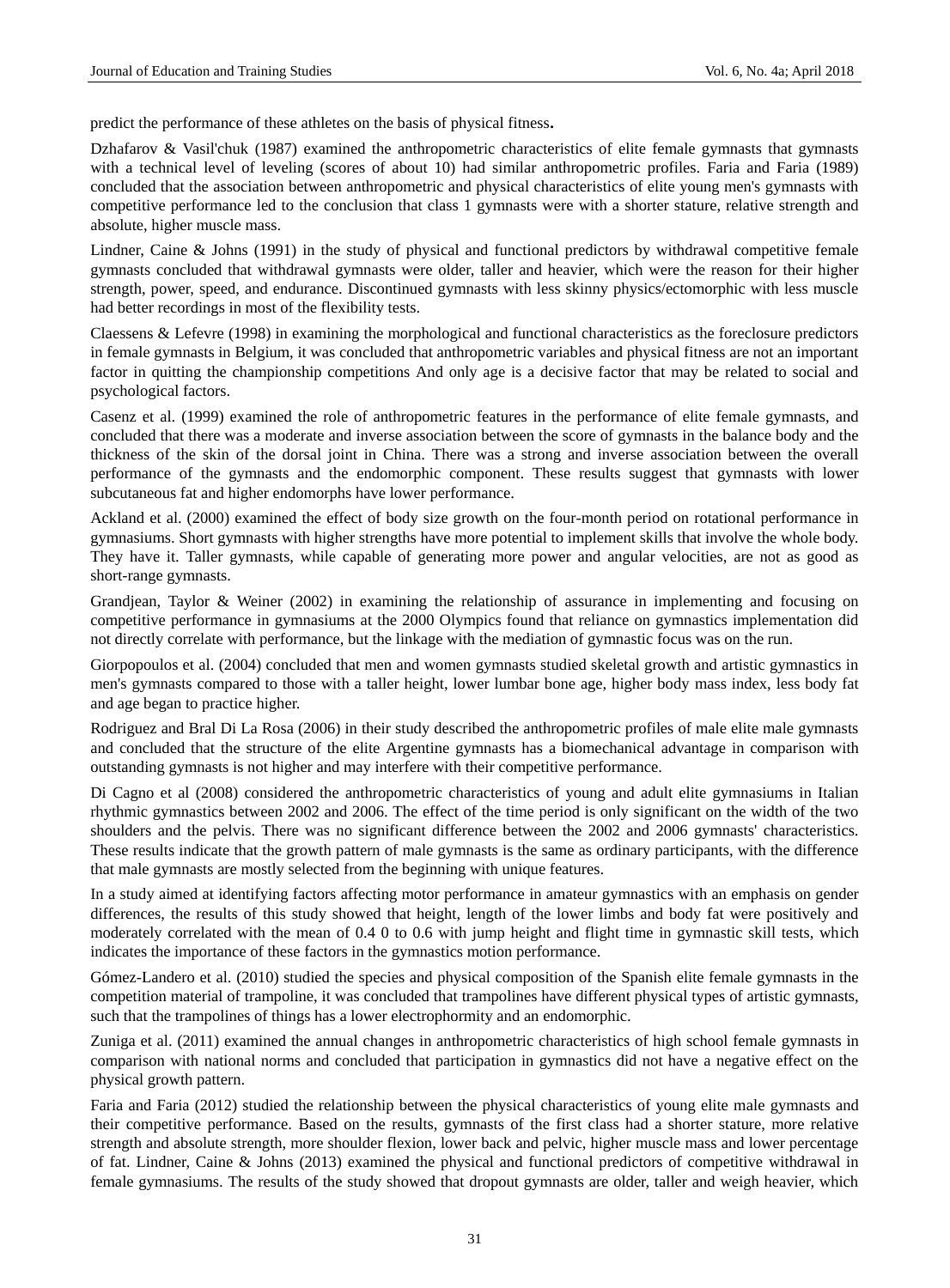were the reason for their higher strength, power, speed and endurance. Discontinued gymnasts with less skinny physics/ ectomorphic with less muscle, had better recordings in most of the flexibility tests.

The exclusive gymnastic flexibility test was the only factor able to distinguish gymnasiums involved in competitions from gymnasiums. According to their observations, the researchers concluded that they were the only factor of age and social and psychological factors that distinguished gymnasts from competitive gymnasiums.

Hume et al (2014) studied the physical factors determining progress in rhythmic gymnastics. Based on the results, the best correlates of the progress of gymnasts were cumulative training time and training time  $(r = -0.53 \, 0.84)$ . Also, age and muscle mass and body composition, flexibility, lower limb strength, visual-motor performance had significant relationships with the level of progression  $(r = -0.29)$ .

Dashti (2015) studied the relationship between anthropometric characteristics and selected physical fitness factors with the performance of gymnasts of Iranian male boys. The results of this study showed that variables such as height, length of two hands, fat and body weight without fat, finger power and power have a significant relationship with the performance of primary gymnasts. However, there was no significant relationship between the width of shoulder, hip width, hip length, percentage of fat and pelvic flexibility.

Douda et al. (2016) identified the physiological and anthropometric predictors of rhythmic gymnastics. The results showed anthropometric components of 45% of total variance, 12.8% flexibility, explosive power 9.2%, aerobic power of 7.4%, body dimensions of 6.8% and fueling 4.8%. Anthropometric features  $(r = 0.5)$  and aerobic power  $(r = 0.49)$ had a significant correlation with performance. The results of regression analysis showed that hip circumference and body mass index explained 13.1% and 8.5% of variance, respectively. Therefore, anthropometric, aerobic, flexural and explosive power characteristics were reported as important determinants of successful performance.

Nowzuhari (2016) showed that the role of anthropometric features in the performance of elite gymnasts is 24.2%. Despite the knowledge provided in the field of gymnastics, it seems that the requirements of the trampoline range are different in some sports-related factors than gymnastics. For example, trampolines may have a higher need for static and dynamic equilibrium than their gymnasts. Also, in a coordinated two-dimensional competition, athletes in this field will need more time to take photos and coordinate their movements.

## **2. Materials and Methods**

The present research is considered as a practical one and in terms of the method it is a predictive correlation research**.**

#### *2.1 Society, Sample and Sampling Method*

The statistical population of the study was all male trampolines who were invited to the Islamic Republic of Iran gymnastics training camps in 2014 to participate in Asian Games 2014 and participated in competing selections within the campus. These include 48 athletes in six competitive age groups including L5, L6, L7, L8, which included 11, 12, 13, 14, 15-17 and 18 years old.

In a more general division, 48 athletes were invited to the national team camps in four age groups (11 and 12 years old), adolescents (13 and 14 years of age), youth (15-17 years) and adults (18 years) (In each age group 12 participants). Due to the limited number of participants in the statistical population, non-random sampling method was used. As a result, the research sample was equal to the statistical society. However, 3 participants in camps were unable to complete measurements due to injury, which dropped out of the sample and the number of samples dropped to 45. All participants, with full knowledge of the goals and implementation process, participated in this study with full satisfaction.

#### *2.2 Measuring Tools and Equipment*

In the present study, the following tools and equipment were used to measure the variables of the research:

1. Researcher-made questionnaire for collecting individual information of subjects

2. Digital scales with accuracy of 0.01 kg equipped with a precision 0.005 meter with SOEHNLE® marking Made in Germany to measure the height and weight of subjects

- 3. Anthropometric meter for Quick Medical®marker ANTTAPS US for measuring distance and lengths in different tests
- 4. Body composition analysis device with Zeus +9.9 + Swiss model for determining the body composition of subjects
- 5. Standard trunk flexural test for measuring the flexural strength of the front trunk
- 6. Refereeing Board and Rules of Arbitration of Gymnastics Federation to measure the performance of the subjects.
- 7. Horizontal stretching test for measuring muscle strength of shoulder belt in subjects
- 8. Abdominal examination on the Swedish ladder to measure the abdominal strength of the subjects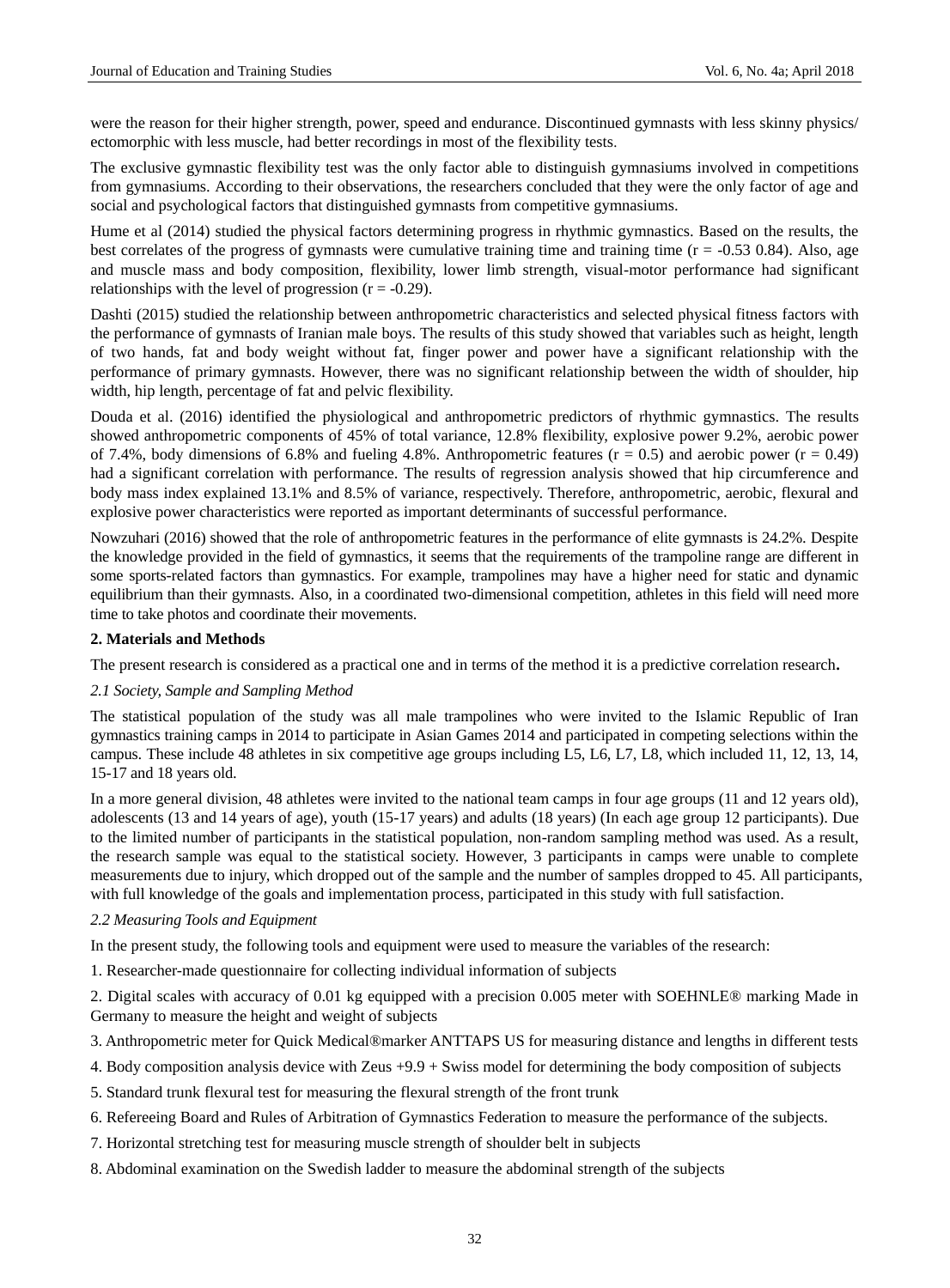9. Specific test of angle maintenance on the parallel to measure the muscular endurance of the subjects

- 10. Standard shoulder flexion (extension and flexion) tests for assessing the joint flexion of the subjects
- 11. Standard trunk flexural test for measuring the flexural strength of the front trunk
- 12. Standard trunk flexural test for measuring trunk flexion to the back of the subjects
- 13. Monarch Aerobic test on Treadmill with TechnoGym® Brand made in Italy to Test Aerobic Exercise
- 10. Vertical jump and jump tests to test the subjects' explosive power

11. Monarock's Tissue Test on a TechnoGym® Marker Bike made in Italy to measure the muscle strength of the upper body of the subjects

12. Argus test for 15 seconds to measure the muscle strength of the lower body of the subjects.

13. Zigzag test for 30 seconds to test the agility of the subjects

14. Test of the time of the photo-observation operation 8 directions for measuring the time of the photo-observation of the subjects

15. Test of the 8-way star movement for measuring the dynamic balance of the subjects

16. Arbitration Board and Arbitration Rules of Gymnastics Federation to assess the performance of the subjects

## **3. Measurements**

## *3.1 Personal Information*

Participants' individual information was comprised of eight questionnaires for determining age, competitive age, sporting history, competitive history, membership in the national team, weekly physical and psychological hours, and collecting history records, respectively, using a researcher-made questionnaire.

## *3.2 Body Composition*

In this study, the body composition analysis was used to analyze body composition using the Mark 9.5 + 9.9 model. Indicators used in this study included height, body mass, body mass index, intercostal water content, protein percentage, soluble mineral content, fat percentage and fat mass and muscle of the body. In calculating various indices were used.

## *3.3 Competitive Performance in the Implementation of Trampolines*

In order to measure the level of performance of the participants, information about the selection of the camp that was carried out according to the laws of the Islamic gymnastics federation of the Islamic Republic was used. Based on this intra-camp competition, each participant will execute 20 trampoline motor skills and assess the quality of the performance by five national referees.

The range of scores provided by each referee is between 0 and 20, which is based on the qualitative analysis parameters of skill implementation for each participant. Accordingly, the score for each participant's score is between 0 and 400. In calculating the performance score, at first, the minimum and maximum grades are eliminated from the five points given for each skill and the average of the three remaining scores is calculated.

Participants were also asked to respond to the questions with integrity and precision, given that there was no right or wrong answer in the questionnaires. At the end of the coordination session, the recommendations were provided by the researcher to the participants about the amount of sleep, nutrition and rest. Then, after coordinating with the physical fitness laboratory of University, a body composition measure was performed. At the first session, body composition was measured.

During each session, participants were asked to run a standard heating protocol that was led by the coaches of the Trampoline national team for 10 minutes. Before each test, the correct implementation of the error and error criteria and the evaluation of the implementation were explained by the laboratory experts and, if any questions were answered, the items were answered. Participants were allowed to review their implementation practices before performing the main tests. To prevent fatigue, a rest time test was considered sufficiently. Each measurement session was terminated with a standard cooling protocol. Finally, information about the level of trampoline performance at the end of the training camp was received from the technical team members.

# **4. Data Analysis Method**

To describe the data, mean, standard deviation, frequency, frequency, and table and graph drawing were used. In the data analysis, firstly, the natural assumption of the distribution of data was investigated using Shapiro Wilk's test. Considering the prediction of the natural distribution of the data, Pearson correlation coefficient was used. All analyzes were performed at 95% confidence level using Excel software and SPSS version 15.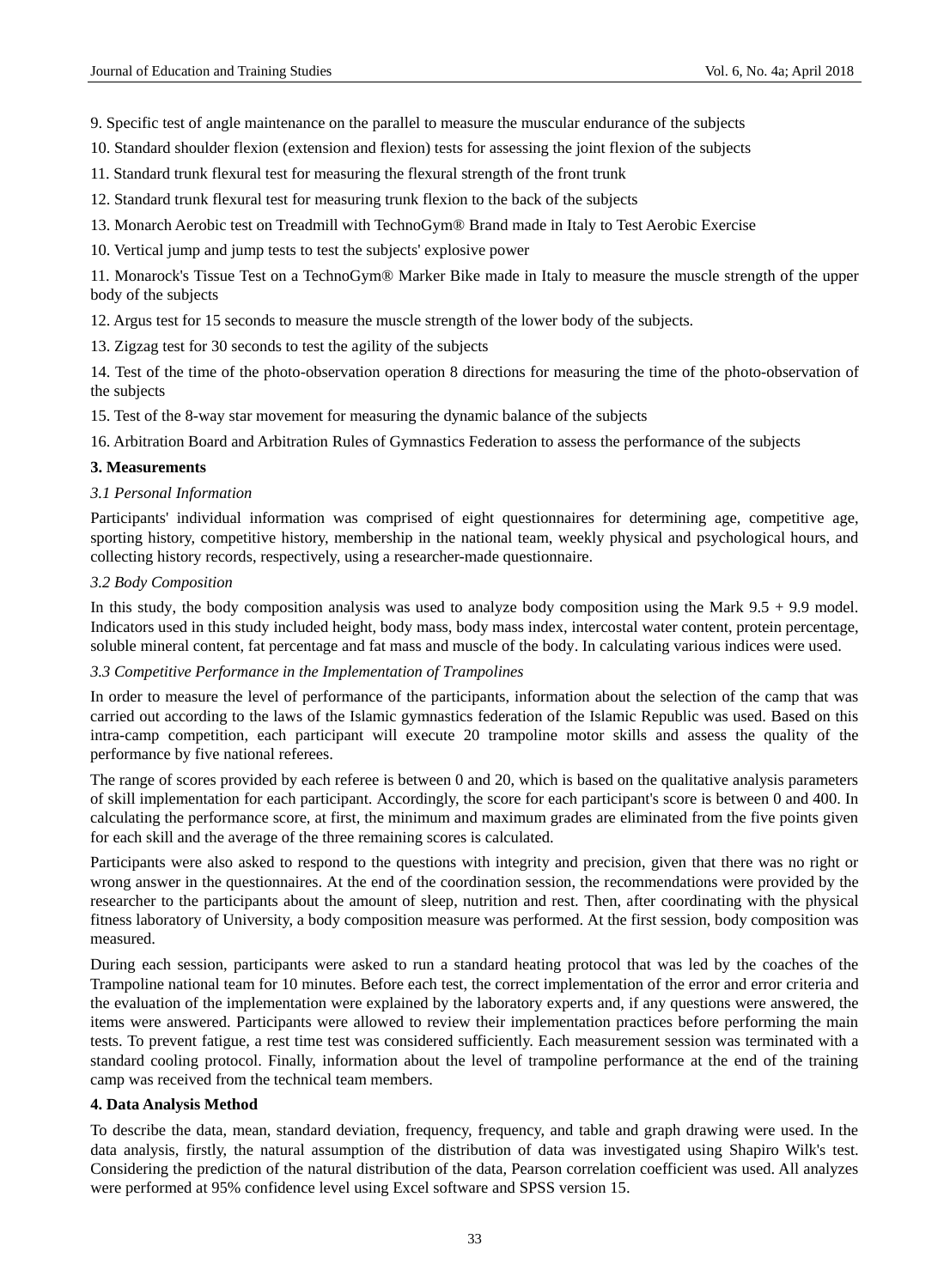# **5. Results**

Table 1. Pearson correlation coefficient for determining the relationships between body composition and competitive performance

|                                                          | N  |          |                  |
|----------------------------------------------------------|----|----------|------------------|
| Predictive variables                                     |    | r        | $\boldsymbol{p}$ |
| Height                                                   | 45 | 0.152    | 0.342            |
| Body mass                                                | 45 | 0.181    | 0.256            |
| Body mass index                                          | 45 | 0.201    | 0.209            |
| Percentage of water in the body                          | 45 | 0.021    | 0.895            |
| Body protein percentage                                  | 45 | 0.22     | 0.892            |
| Percent mineralization and mineral content of the body   | 45 | $-0.194$ | 0.224            |
| Body fat percentage                                      | 45 | 0.06     | 0.71             |
| Right-fetal fat percentage                               | 45 | 0.121    | 0.450            |
| Percentage of liposuction of the right hand              | 45 | $-0.03$  | 0.984            |
| The percentage of fat in the right leg                   | 45 | 0.138    | 0.389            |
| The percentage of left fetal liposome                    | 45 | 0.095    | 0.553            |
| Percentage of liposomal liposomal penicillin             | 45 | 0.007    | 0.964            |
| Percentage of left foot fat                              | 45 | 0.111    | 0.491            |
| Body fat percentage                                      | 45 | 0.04     | 0.805            |
| Difference in fat mass of the right and left extremities | 45 | $-0.008$ | 0.963            |
| Percentage of body muscle                                | 45 | 0.02     | 0.901            |
| Percentage of right extremity muscle                     | 45 | 0.005    | 0.974            |
| Percentage of right hand muscle                          | 45 | 0.118    | 0.461            |
| Percentage of right leg muscle                           | 45 | $-0.038$ | 0.816            |
| Left limb muscle mass                                    | 45 | 0.011    | 0.948            |
| Left hand muscle mass                                    | 45 | 0.153    | 0.339            |
| Percentage of left foot muscle                           | 45 | $-0.068$ | 0.673            |
| The percentage of trunk muscle                           | 45 | $-0.075$ | 0.639            |
| Difference in the percentage of right and left muscles   | 45 | $-0.059$ | 0.714            |

Table 1 shows that the relationship between the elite male trampolines according to height, body mass, body mass index, body water percentage, protein percentage, soluble mineral content, body fat percentage, right fat percentage, Percentage of fat in right hand, percentage of fat in right leg, left fat percentage, left fat percentage, fat percentage of left foot, trunk fat percentage, difference between left and right fat mass, body mass percentage, percentage of right muscle, right hand muscle, percentage of right muscle, percentage of left muscle, percentage of left leg muscle, trunk muscle percentage and percentage of left and right leg muscles were statistically significant Therefore, it is concluded that there is no significant relationship between body composition and male elite performance (in all cases, p <0.05).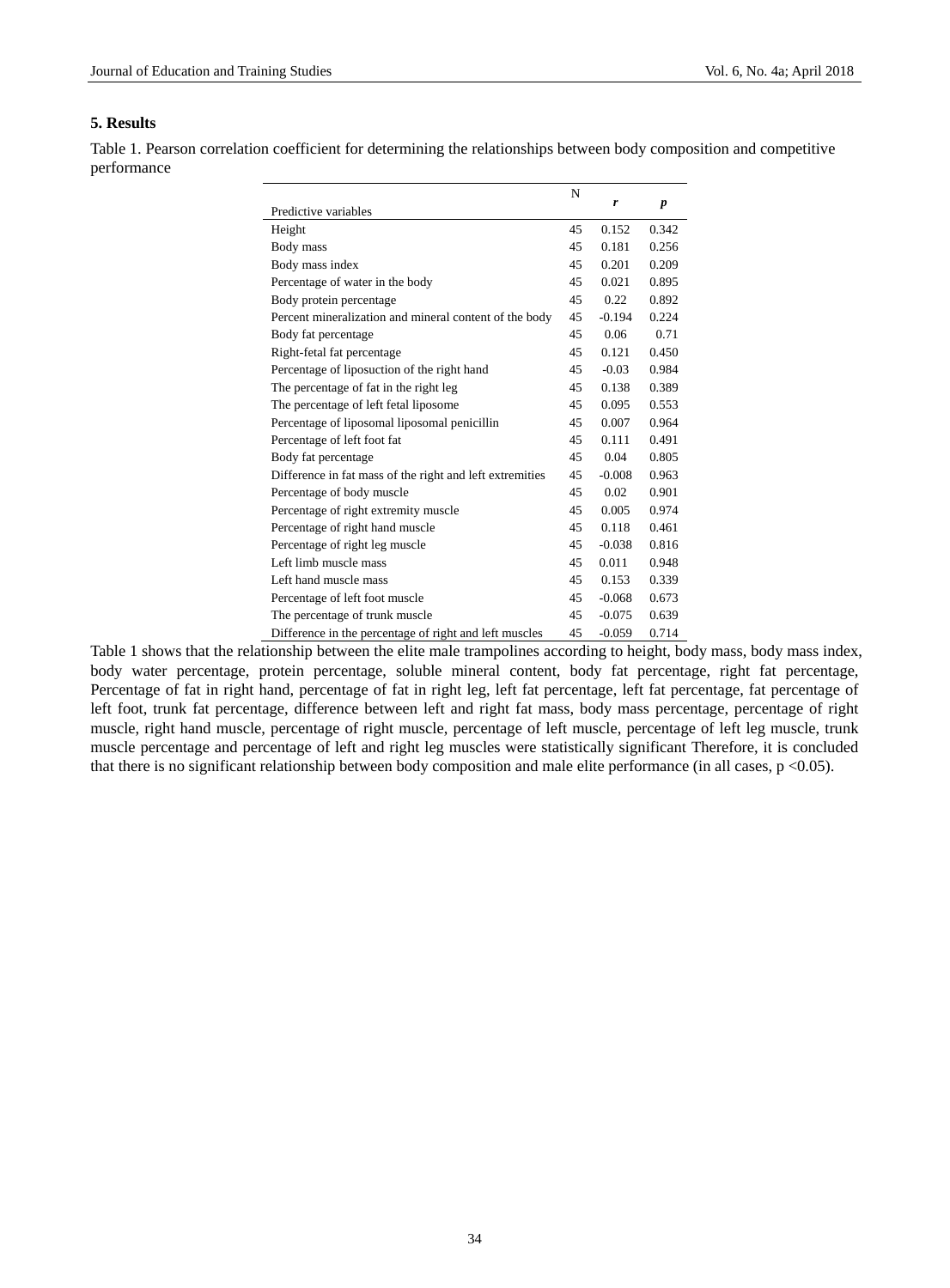### Table 2. Descriptive statistics of physical fitness factors

| Indices                                                               |    |        |        |
|-----------------------------------------------------------------------|----|--------|--------|
|                                                                       | N  | М      | SD.    |
| Shoulder muscle strength (maximum repetition)                         | 45 | 10.97  | 3.96   |
| Abdominal muscle strength (Maximum repeat)                            | 45 | 6.30   | 4.70   |
| Muscle endurance (s)                                                  | 45 | 16.55  | 9.38   |
| Shoulder joint flexion - upward (% hand length)                       | 45 | 51.59  | 13.43  |
| Shoulder Joint Flexibility - Backward (% Hand Length)                 | 45 | 74.16  | 7.09   |
| Flexible forward trunk (cm)                                           | 45 | 14.95  | 4.66   |
| Flexural trunk to the back (% sit tall)                               | 45 | 60.86  | 7.74   |
| Aerobic power (ml / $kg$ per minute)                                  | 45 | 42.30  | 5.40   |
| Explosive Power - Vertical Jump Record (% Length)                     | 45 | 27.58  | 10.14  |
| Explosive Power - Record Jumping Length (% Length)                    | 45 | 123.85 | 11.25  |
| Bleeding the upper muscles of the trunk                               | 45 |        |        |
| Maximum Absolute Bulking Capacity (W)                                 | 45 | 499.47 | 224.31 |
| Absolute Average Bleeding Power (W)                                   | 45 | 347.90 | 150.37 |
| <b>Absolute Power (Watts)</b>                                         | 45 | 194.71 | 102.98 |
| Maximum Relative Expansion Power (watts per kilogram)                 | 45 | 9.84   | 2.02   |
| Relative mean bleeding power (watts per kilogram)                     | 45 | 6.85   | 1.24   |
| Minimal Relative Potency (Watts per Kilogram)                         | 45 | 3.78   | 1.32   |
| Bleeding power of the lower muscles of the trunk (watts per kilogram) | 45 | 42.88  | 7.44   |
| Agility - zigzag test record (repeat in 30 seconds)                   | 45 | 60.11  | 8.52   |
| Viewing time (watts per kilogram)                                     | 45 | 10.37  | 2.07   |
| Dynamic Balance (% Foot Length)                                       | 45 | 79.91  | 6.32   |
| Dynamic balance on the right leg (% foot length)                      | 45 | 83.01  | 7.18   |
| Dynamic balance on the left foot (% leg length)                       | 45 | 76.82  | 6.44   |
| Dynamic balance difference of right and left foot (% leg length)      | 45 | 6.68   | 4.43   |

Table 3. Results of Pearson correlation coefficient to determine the relationship between physical fitness factors and competitive performance

| Predictive variables                                   | N  | R        | P                |
|--------------------------------------------------------|----|----------|------------------|
| The muscle strength of the shoulder belt               | 45 | 0.294    | $0.05$ $^{\ast}$ |
| Abdominal muscle strength                              | 45 | 0.248    | 0.118            |
| Muscle endurance                                       | 45 | $-0.029$ | 0.868            |
| Shoulder Joint Flexibility - Upward                    | 45 | 0.162    | 0.312            |
| Shoulder joint flexion - Back to back                  | 45 | $-0.096$ | 0.550            |
| Flexural forward trunk                                 | 45 | 0.104    | 0.517            |
| Thoracic torso flexion                                 | 45 | 0.164    | 0.304            |
| Aerobic power                                          | 45 | 0.351    | 0.047            |
| <b>Explosive Power - Vertical Jump Record</b>          | 45 | 0.02     | 0.901            |
| Explosive Power - Record Long Jump                     | 45 | 0.057    | 0.725            |
| Bleeding the muscles of the upper trunk                | 45 |          |                  |
| Maximum Relative Absolute Power                        | 45 | 0.057    | 0.731            |
| Medium Relative Bleeding Possibility                   | 45 | 0.094    | 0.569            |
| Minimal bleeding power                                 | 45 | 0.256    | 0.05             |
| Bleeding the muscles of the lower trunk                | 45 | 0.207    | 0.194            |
| Agility - Zigzag test record                           | 45 | 0.011    | 0.947            |
| View Photo Time                                        | 45 | $-0.08$  | 0.617            |
| Dynamic balance                                        | 45 | 0.082    | 0.613            |
| Dynamic balance on the right foot                      | 45 | 0.084    | 0.606            |
| Dynamic balance on the left foot                       | 45 | 0.068    | 0.675            |
| Dynamic balance difference between right and left legs | 45 | 0.017    | 0.915            |
| The muscle strength of the shoulder belt               | 45 | 0.284    | 0.05             |

The results of table 3 show that the relationship between the performance of elite male trampolines with muscle strength, shoulder muscle strength, aerobic power, and minimum relative biopsy power is statistically significant, but the relationship between performance with abdominal muscle strength Muscular endurance, shoulder joint flexibility upward, shoulder joint flexibility - backward, forward trunk flexibility, trunk flexural strength, explosive power vertical jump record, explosive power - jump record length, maximum relative tensile strength high tympanic muscle, relative mean muscle tone of upper muscle, trend of lower muscle tone, agility - zigzag test record. The observation image, dynamic balance, dynamic balance on the right foot, dynamic balance on the left leg and the dynamic balance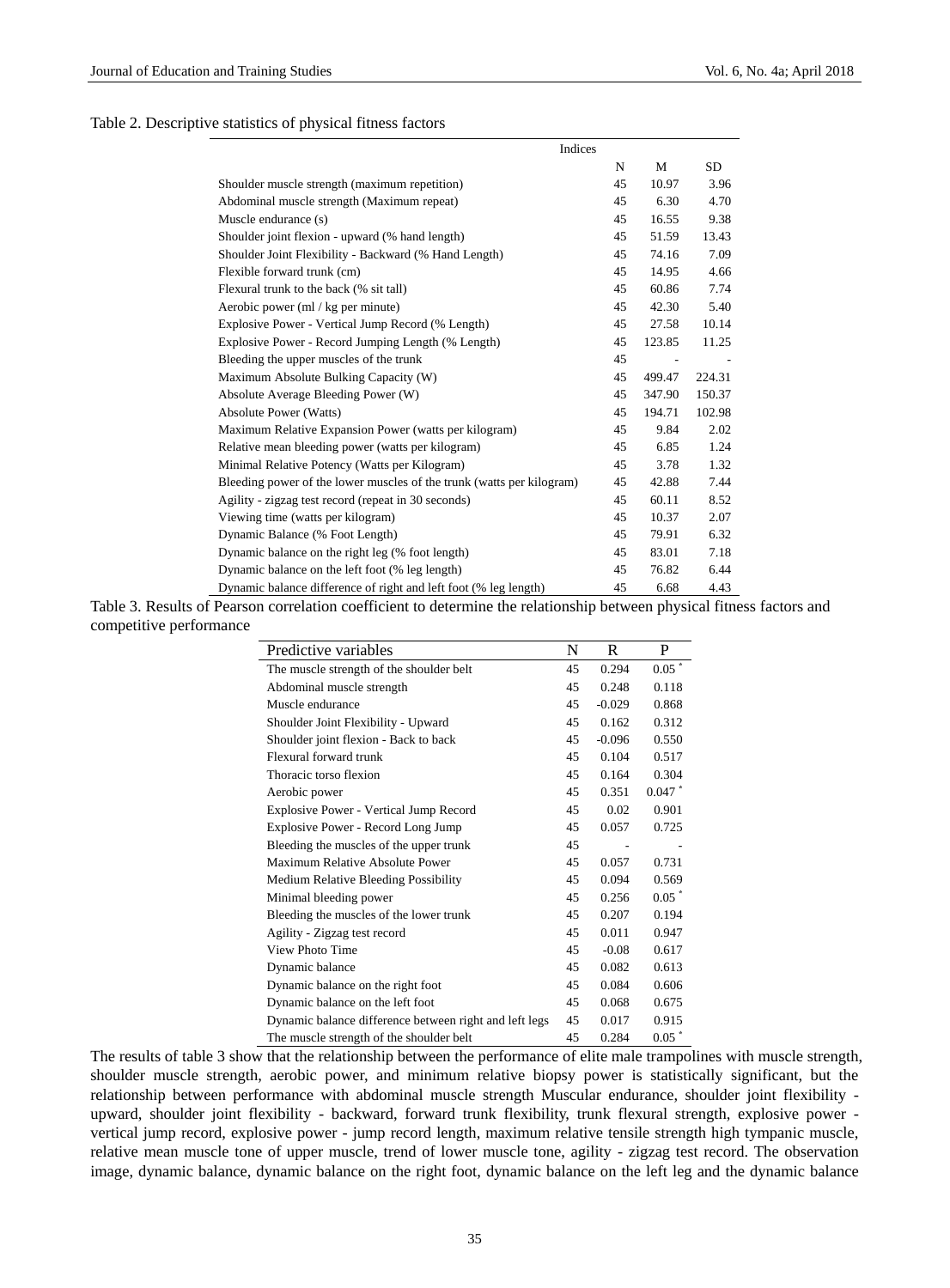difference between the right and left legs are not statistically significant.

Observed relationships indicate that high levels of performance in elite male trampolines are associated with high levels of shoulder muscle strength, aerobic power, and minimal relative healing power. It can be concluded that there is a significant relationship between some of the factors of physical fitness (muscle strength of shoulder belt, aerobic power and minimum relative bias) and the performance of male elite trampolines.

Table 4. Results of regression model of competitive performance level of elite male trampolines

| Source<br>changes   | οf | variables entered in model                              | df            | R    | $\mathbb{R}^2$ | Modified<br>$R^2$ |      | D     | $R^2\Delta$ | FA   | P for<br>change |
|---------------------|----|---------------------------------------------------------|---------------|------|----------------|-------------------|------|-------|-------------|------|-----------------|
|                     |    | Physical fitness factors 1) Shoulder muscle<br>strength | $\mathcal{R}$ | 0.31 | 0.096          | 0.023             | l.31 | 0.284 | 0.096       | 1.31 | 0.284           |
|                     |    | 2) Aerobic power                                        |               |      |                |                   |      |       |             |      |                 |
|                     |    | 3) Minimal Relative Bonding Power                       |               |      |                |                   |      |       |             |      |                 |
| $*$ At level 0.05 n |    |                                                         |               |      |                |                   |      |       |             |      |                 |

At level  $0.05$  p

Contradiction results show that the level of competitive performance of elite male trampolines is significant in the strength of shoulder muscle strength, aerobic power, and minimal bleeding ability.

### **6. Discussion and Conclusion**

The results of the research on physical fitness factors indicated that the aerobic power, shoulder muscle strength and upper trunk muscle tibial power (minimum relative retardation capacity) were compared to that of trampoline elite male athletes are related and other factors of physical fitness do not have a significant relationship with the performance level of these athletes. These findings suggest that higher aerobic power and higher bleeding power and strength in the upper trunk with higher levels of performance in the trampoline line are associated. However, the trampoline field is considered as an anaerobic field due to the nature of the motion and the duration of its routines, but nevertheless, the importance of aerobic power as a feature of the vastly large volume of infrastructure Athletes' workout and the impact of cardio-pulmonary and circulatory systems in the recycling process can be considered.

Similar findings have also been reported on the importance of aerobic power in the field of gymnastics. For example, Douda et al. (2008) reported a relationship between the aerobic power and the performance of artistic gymnasts ( $r = 0.49$ ), which is expected to be comparable with the trampoline's motion (less time to run). There is a weaker relation between aerobic power and performance in this field than in the field of gymnastics. The findings of this study also indicate the existence of such a relationship  $(r = 0.351)$ .

On the other hand, the meaningful relationship between shoulder muscle strength and the high muscle strength of the upper trunk with the level of function emphasizes the importance of the role of the upper muscles of the trunk in creating the momentum needed to run the skills of the trampoline, because the skill those with a higher degree of difficulty in this field require the forward and backward rotation, which requires high muscular strength and muscle strength in the upper trunk. Although the existence of such meaningful relationships, in part, determines the factors involved in the exercise performance in the trampoline field, the predictive power of these variables should be confirmed on the basis of regression analysis.

In this regard, the results of regression analysis of the level of competitive performance based on the selected factors of physical fitness (muscle strength of shoulder belt, aerobic power and minimum relative power of biosynthesis) showed that these factors cannot predict the level of performance and only 9.6% of the performance of elite male trampolines is related to these variables. Douda et al. (2008) reported that the contribution of the flexibility factor to gymnastics performance was 12.1%, explosive power 9.2%, aerobic power 4.7%, and fuel metabolism 4.6%, which was does not match the trampoline. The reason for the inconsistency may be related to the difference in the nature of the two competitive disciplines and the gender difference and the competitive level of the samples. In general, according to the findings of the present study about the factors of physical fitness, only the factors of aerobic capacity, strength and power of the muscles of the upper trunk were related to the performance of elite male tricolor.

Findings of the study on the composition of the body of elite male trampolines showed that none of the body composition indices was significant with the performance of these athletes. Considering that in many studies, especially in the field of gymnastics (for example, Irratha Amigo et al., 2009; Di Kagno et al., 2009; New Age, 2011), there are significant correlations between body composition and exercise performance indices, therefore it seems that the lack of correlation between these variables is related to the characteristics of the samples studied in this study.

For example, most of the research samples are a combination of athletes with different levels of stress and, consequently, a different body composition that this strategy facilitates in sampling the ability to discover relationships between body composition indices and athletic performance. But in the present study, the sample was all from the athletes present in the Trampoline team, which, in terms of body composition, were more homogeneous than those of other studies.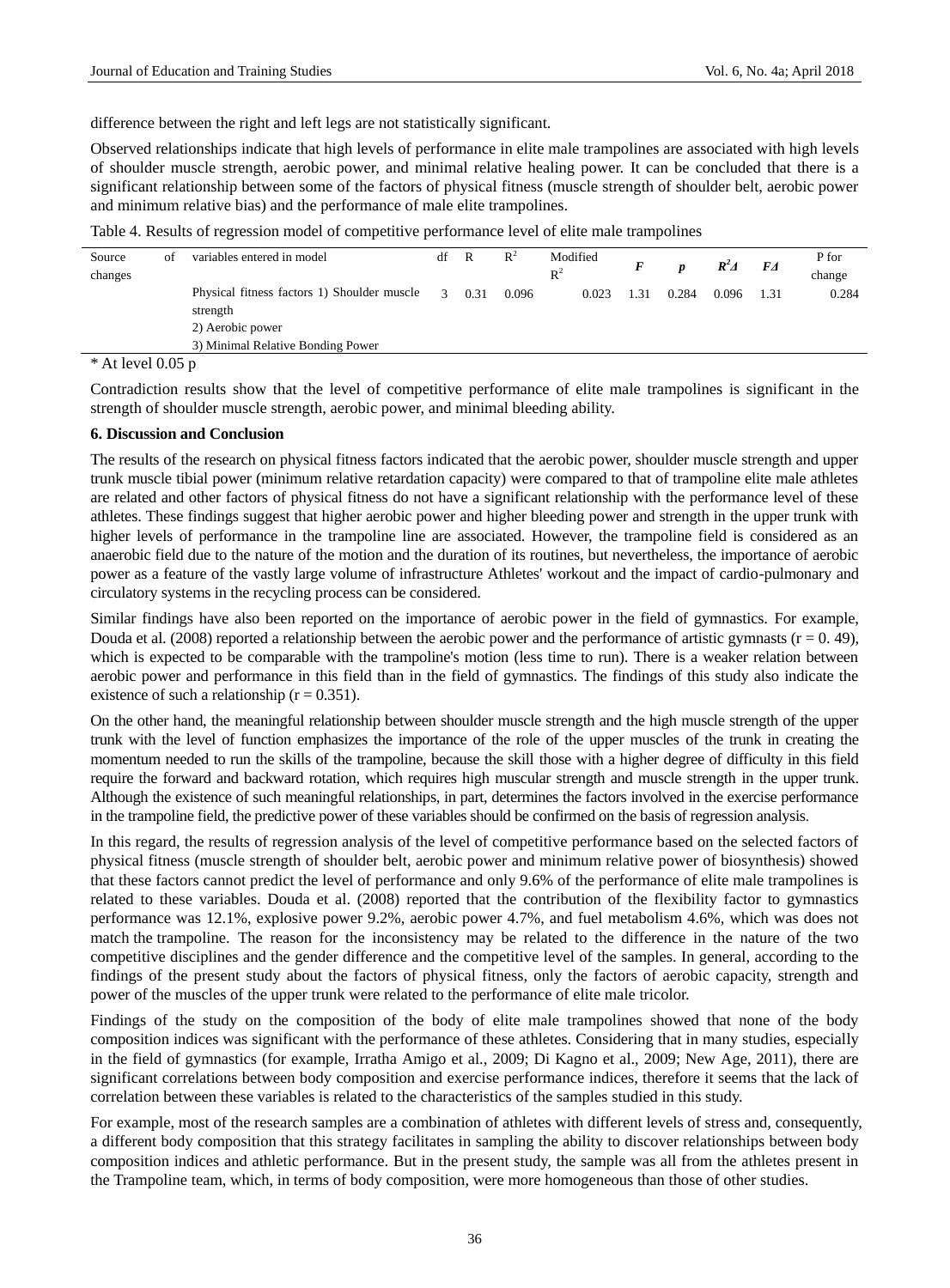Gomez-Landro et al. (2010) found that Spanish elite female gymnasts over 15 years old had 13.37% fat and mesomorph-endomorph body mass, but under the age of 15 years had body mass of 11.18% and a balanced physical type. However, in the present study, the percentages of fatty male elite male trampolines for the age group under 15 years old and over 15 years old were  $12.13 \pm 4.20$  and  $11.02 \pm 4.18$ , respectively, do not match with findings of Gomez-Landro et al. (2010) about the elite Spanish female trampolines the discrepancy between these two studies can be attributed largely to the gender and developmental differences between men and women, because with the increase in age, women share a larger proportion of fat mass (Heywood, 2006). .In the studies in gymnastics, body composition indices were important determinants of athletic performance. For example, Nowzuhuri (2011) found that elderly male gymnasts had lower fat percentages with higher weight and higher body mass index (high muscle and low fat) with higher competitive performance. Similar findings were found in other studies in the field of gymnastics by Faria and Faria (1989), Grantham (2000), Dashti (2016), Giorpopoulos et al. (2004) , Taherkhani (2006), Rodriguez and Bral De La Rosa (2006), Irrata Amigo et al. (2009), and Di Cagno et al. (2008).

However, Gomez-Landro et al. (2010), by comparing their findings with gymnasts reference data, emphasized that trampolines' athletes had a different type of artistic gymnasts, such that trompulsins in the body type has a lower ectomorphic component. Accordingly, matching performance predictors in the field of trampolines and gymnastics may be questionable. However, due to the limited information available in the trampoline field, definite comments on the pattern of association between body composition indices and the performance of elite trampolines are difficult, but according to the findings of the present study, we can conclude there is no relation between the body composition and the performance of male trampolines.

### **References**

- Dashti, K., & Mohammad, H. (2016). Relationship between some anthropometric characteristics and physical fitness factors with the performance of gymnasts in the superior male boys. Master's thesis, University of Guilan, Faculty of Physical Education and Sport Sciences.
- Di Cagno, A., Baldari, C., Battaglia, C., Guidetti, L. I., & Piazza, M. (2008). Anthropometric characteristics evolution in elite rhythmic gymnasts. *Italian Journal of Anatomy and Embryology*, *113*(1), 29-35.
- Douda, H. T., Toubekis, A. G., Avloniti A. A., & Tokmakidi, S. P. (2008). Physiological and anthropometric determinants of rhythmic gymnastics performance. *International Journal of Sport Physiology and Performance*, *3*, 41-45.<https://doi.org/10.1123/ijspp.3.1.41>
- Dzhafarov, M. A., & Vasil'chuk, A. L. (1987). Anthropometric characteristics of highly qualified female gymnasts. *Arkhiv Anatomii Gistologii I Embriologii*, *93(*8), 33-37.
- Faria, I. E., & Faria, E. W. (1989). Relationship of the anthropometric and physical characteristics of male junior gymnasts to performance. *J Sports Med Phys Fitness*, *29*(4), 369-378.
- Georgopoulos, N. A., Theodoropoulou, A., Leglise, M., Vagenakis, A. G., & Markou, K. B. (2004). Growth and skeletal maturation in male and female artistic gymnasts. *The Journal of Clinical Endocrinology & Metabolism*, *89*(9), 4377-4382.<https://doi.org/10.1210/jc.2003-031864>
- Gómez-Landero, L. A., Vernetta, M., & López-Bedoya, J. (2010). Somatotype and body composition in elite Spanish female trampolinist*. International Journal of Sport Science*, *19*(6), 141-153.
- Grandjean, B. D., Taylor, P. A., & Weiner, J. (2002). Confidence, concentration, and competitive performance of elite athletes: a natural experiment in Olympic gymnastics. *Journal of Sport & Exercise Psychology*, *24*, 320-327. <https://doi.org/10.1123/jsep.24.3.320>
- Grantham, N. J. (2000). Body composition and physiological characteristics of male and female national and international high performance gymnasts. *Journal of Sports Sciences*, *18*(1), 24-35.
- Hume, P. A., Hopkins, W. G., Robinson, D. M., Robinson, S. M., & Hollings, S. C. (2014). Predictors of attainment in rhythmic sportive gymnastics*. J Sports Med Phys Fitness*, *33*(4), 367-377.
- Irurtia Amigo, A., Busquets Faciaben, A., Marina Evrard, M., Galilea Ballarini, P. A., & Carrasco Marginet, M. (2009). Height, weight, somatotype and body composition in elite Spanish gymnasts from childhood to adulthood. *Apunts Med Esport*, *161*, 18-28.
- Lindner, K. J., Caine, D. J., & Johns, D. P. (1991). Withdrawal predictors among physical and performance characteristics of female competitive gymnasts. *J. Sports Sci.*, *9*(3), 259-272. <https://doi.org/10.1080/02640419108729888>
- Macmillan Reference USA (2007). Prescription Medications and Athletic Performance. *World of Sports Science*,